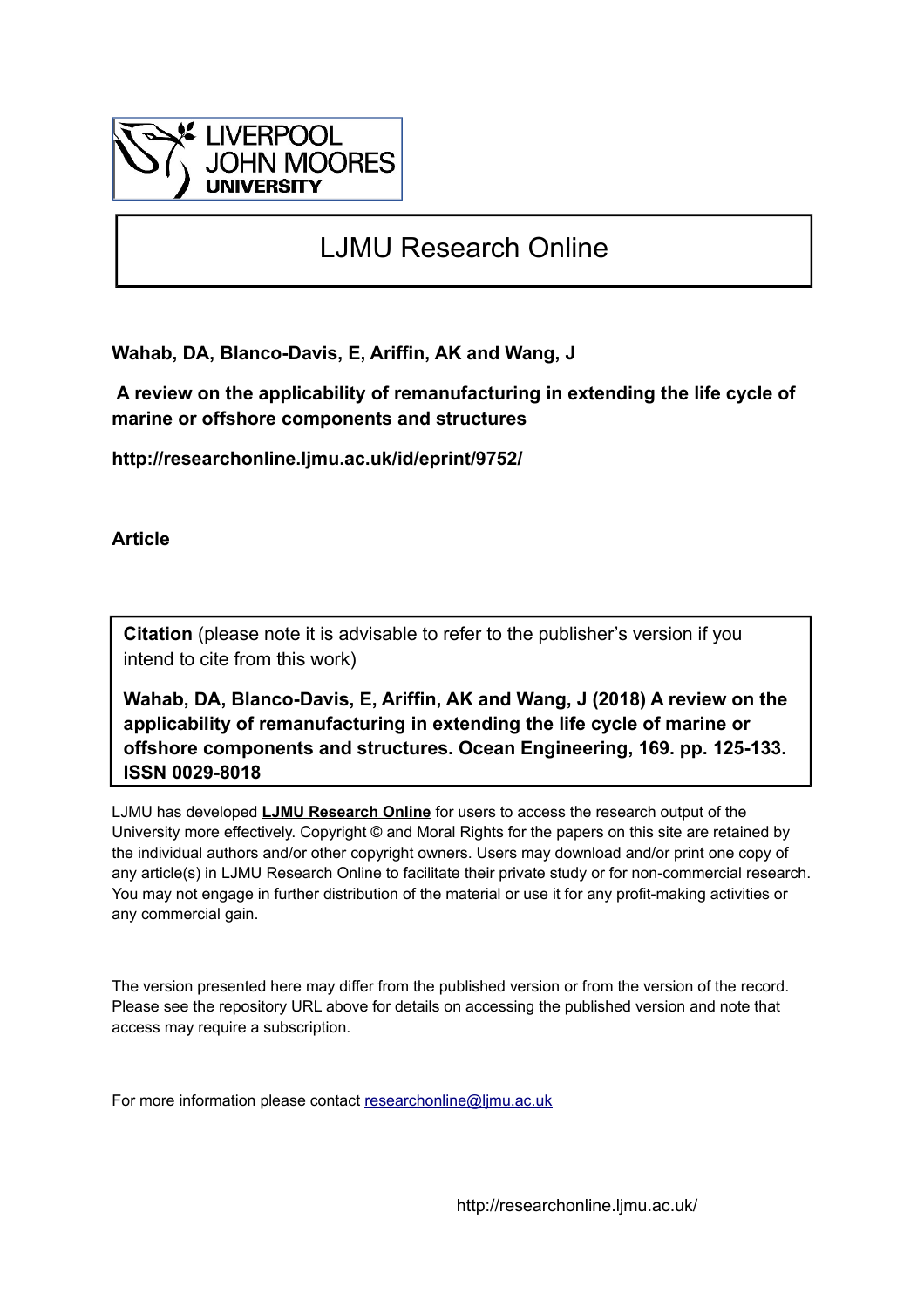# A review on the applicability of remanufacturing in extending the life cycle of marine or offshore components and structures

 $D.A$  Wahab<sup>1</sup>, E.E. Blanco<sup>2</sup>, A.K.A. Ariffin<sup>1</sup>, J. Wang<sup>2</sup>

<sup>1</sup>Department of Mechanical and Materials Engineering Faculty of Engineering and Built Environment Universiti Kebangsaan Malaysia 43600 UKM Bangi, Selangor, Malaysia

<sup>2</sup>Department of Maritime and Mechanical Engineering Faculty of Engineering and Technology Liverpool John Moores University James Parson Building, Byrom Street Liverpool L8 3AF United Kingdom

# **ABSTRACT**

One of the most significant and value added End of Life (EoL) recovery strategy in the circular economy is remanufacturing which retains the form, functionality and performance of the assemblies and structures through recovery and restoration. In the marine industry, remanufacturing is still at its infancy however there is a huge potential in implementing remanufacturing. In safety-critical industry such as marine, designing products for remanufacturing has to be integrated with reliability and safety design aspects since products and assemblies are used in a long life cycle whilst subjected to harsh environmental conditions. This paper discusses issues on Design for Remanufacturing (DfRem) and provides an insight into how remanufacturing plays a significant role in enhancing reliability and safety during the extended life cycle of marine products and assemblies, thus enabling the marine industry to contribute significantly towards the circular economy.

#### **INTRODUCTION**

In today's resource efficient and circular economy, remanufacturing has been identified as one the most promising strategy in delivering an efficient End of Life (EoL) recovery. Circular economy has been defined as an industrial system that is restorative or regenerative by intentions and design by the Ellen MacArthur Foundation (2012):

"*A circular economy is restorative and regenerative by design, and aims to keep products, components, and materials at their highest utility and value at all times. It replaces the 'endof*-*life' concept with restoration, shifts towards the use of renewable energy, eliminates the use of toxic chemicals, and aims for the elimination of waste through the superior design of materials, products and production systems."*

Morgan & Mitchell (2015) conducted a study on the growth of circular economy and its impact on the UK labor market, noted that one route to improving resource efficiency is to develop a circular economy as it enables products and resources to be in use for as long as possible through recovery, reuse, repair, remanufacturing and recycling. Today, the circular economy is not an option but inevitable for continued economic prosperity and ecological balance (Jawahir & Bradley 2016). The circular economy supports the three pillars of sustainable development namely the environment, social and economy by protecting the environment, providing economic benefits through increased resource security and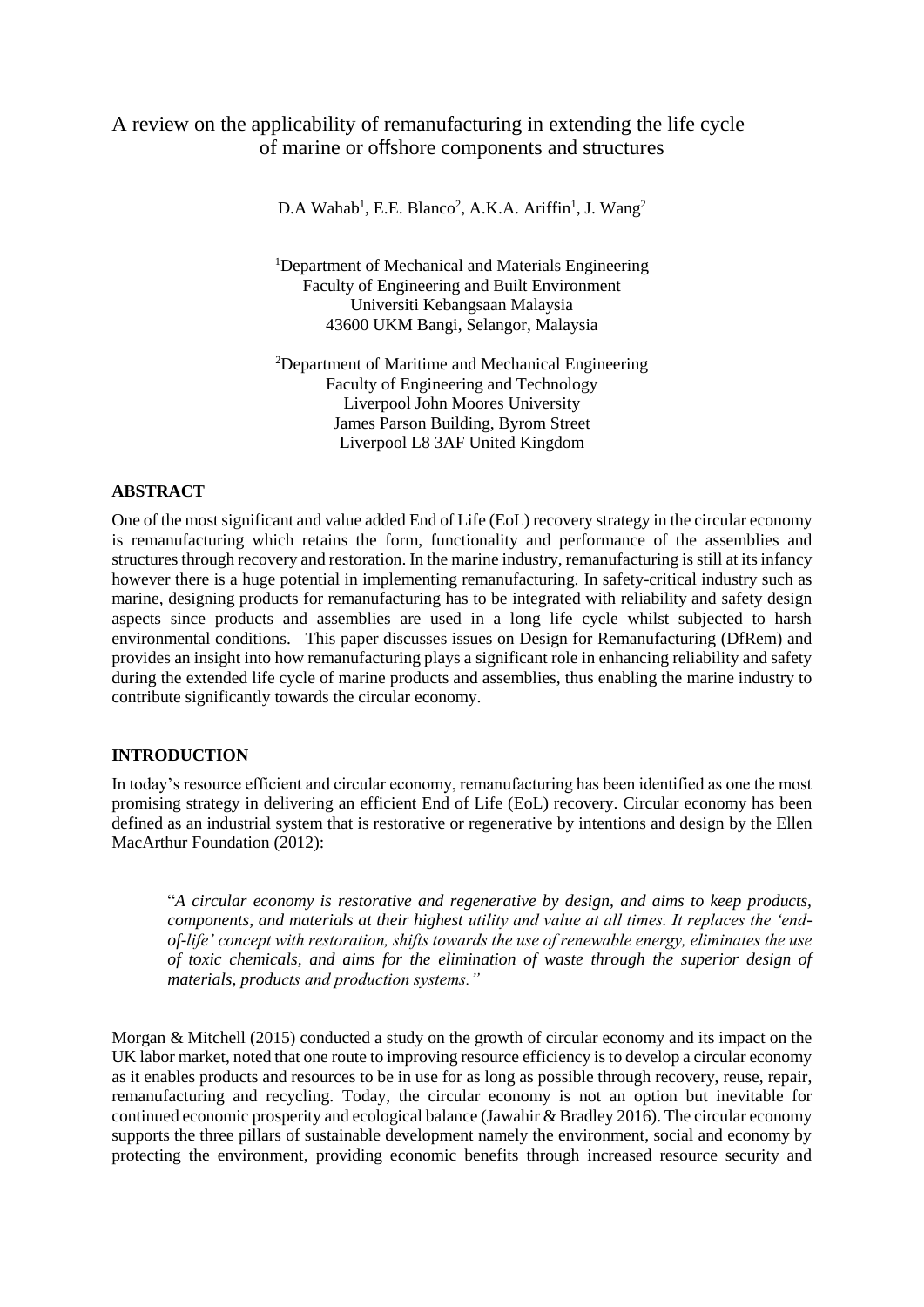providing new business and employment opportunities. The McKinsey Quarterly Report No. 1 (2014) as shown in Figure 1 clearly depicted the significant role of remanufacturing in the circular economy.





Remanufacturing gained significance after it was identified as one of the promising strategy in the 6R approach to environmental sustainability namely, reduce, reuse, recycle, recover, redesign, remanufacturing. Guitini & Gaudette (2003) defined remanufacturing as an industrial process that turns used products into products with the same quality, functionality and warranty as new products. British Standard BS8887: Part 2 defines remanufacturing as returning a used product to at least its original performance with a warranty that is equivalent to or better that that of the newly manufactured product. Through remanufacturing, products and sub-assemblies can be restored or even upgraded before entering their next life cycle.

Remanufacturing is more resource efficient than recycling and other EoL recovery strategies as it retains durable cores in the subsequent life cycles hence reducing the need to manufacture new components every time. The strategy helps to reduce CO2 emission and minimise the depletion of materials and energy. Matsumoto et al (2016) noted that since remanufacturing retains the geometric shape of products, it preserves the materials and added value embedded in the original products. The remanufacturing process involves disassembly, cleaning, inspection, restoration, reassembly and finally testing since the remanufactured products have to be given a matching warranty. A generic representation of the remanufacturing process is shown Figure 2.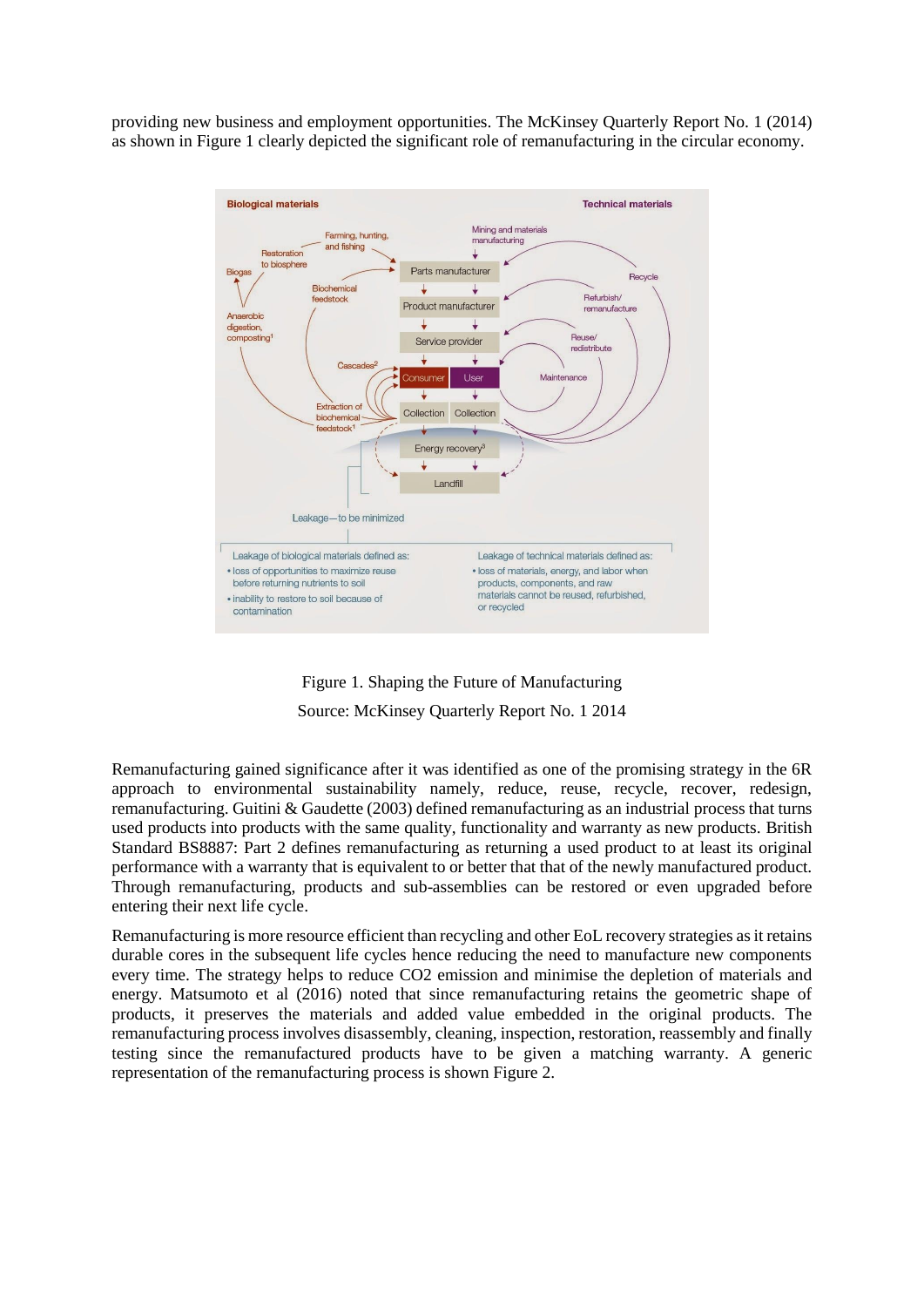

**Remanufactured product and assemblies**

Figure 2. A generic remanufacturing process

The benefits of remanufacturing towards the three pillars of sustainable development namely environment, economics and social have been widely acknowledged and reported in literatures (Lund 1996; Sundin & Lee 2012; European Remanufacturing Network 2015; Morgan & Mitchell 2015; Jansson 2016). Since it does not involve actual production of new products, remanufacturing demands very little raw material, energy and other production inputs thus reducing the environmental impact of production. APRA-Europe (2015) conducted a study on EU 28 and reported the benefits of remanufacturing namely in its ability to reduce the potential of CO2 emissions by 400 kt. The process saves natural resources of up to 85% of raw material and using only 55% of the energy compared to that of producing a new unit. The remanufacturing industry has also provided employment opportunities in which 32,000 jobs have been offered. Remanufacturing requires highly skilled workforce as the processes involved in bringing back the components to as new conditions require compliance to standardised procedures and also informed judgements on the conditions of the incoming parts and assemblies.

CRR (2010) conducted a study on remanufacturing activity in the UK. The sectors include aerospace, automotive, catering & food, construction, ICT equipment, industrial tooling, ink & toner cartridges, lifting & handling equipment, medical, precision & optical equipment, off-road equipment, office furniture, pumps & compressors, rail industry, textiles, tyre re-treading and white goods. It was observed that the aerospace, automotive and mechanically powered machinery sectors have the largest economic impact, contributing 40%, 11% and 11% respectively to the total remanufacturing value. Remanufactured parts and components provide the same as original performance and reliability at costs typically only 50–80 % of a new. Instant availability gives customers more options at repair and overhaul time resulting in maximum productivity and lower costs (Matsumoto 2016).

#### **REMANUFACTURING IN THE TRANSPORT INDUSTRY**

The transportation industry namely aircraft, automotive, rail and marine has implemented remanufacturing as one of the end of life recovery strategy. Apart from benefitting the environment and eco-system, this strategy has impacted the socio-economy in a positive way. According to the U.S International Trade Commission (2012), remanufacturing occurs across a diverse range of industry sectors but it is more commonly concentrated among sectors that produce capital intensive, durable products with relatively longer product life cycles.

Centre for Remanufacturing and Reuse (CRR) reported that in the aerospace/aircraft industry, OEMs are heavily involved in the remanufacturing process. It is common for some assemblies and structures such as engines, avionics, landing gear, cabin interiors to undergo remanufacture at least once. It was reported that through remanufacturing, high performance products such as Caterpillar's heavy- duty engines can be remanufactured as many as six times or seven use cycles (Umeda et al 2012)

In 2010, the aerospace industry was identified as the largest single practitioner of remanufacturing by value (CRR 2010). In part this is driven by the inherently high value of the complex components involved (most significantly aero engines); however, this value is in no small degree due to overriding safety considerations that force complete overhaul or rotation of components and assemblies based on time in use, cycles or other measure of utilisation. By implication, the need for guarantees of safety implies that product performance is maintained at or near as-new level and this, in turn, implies that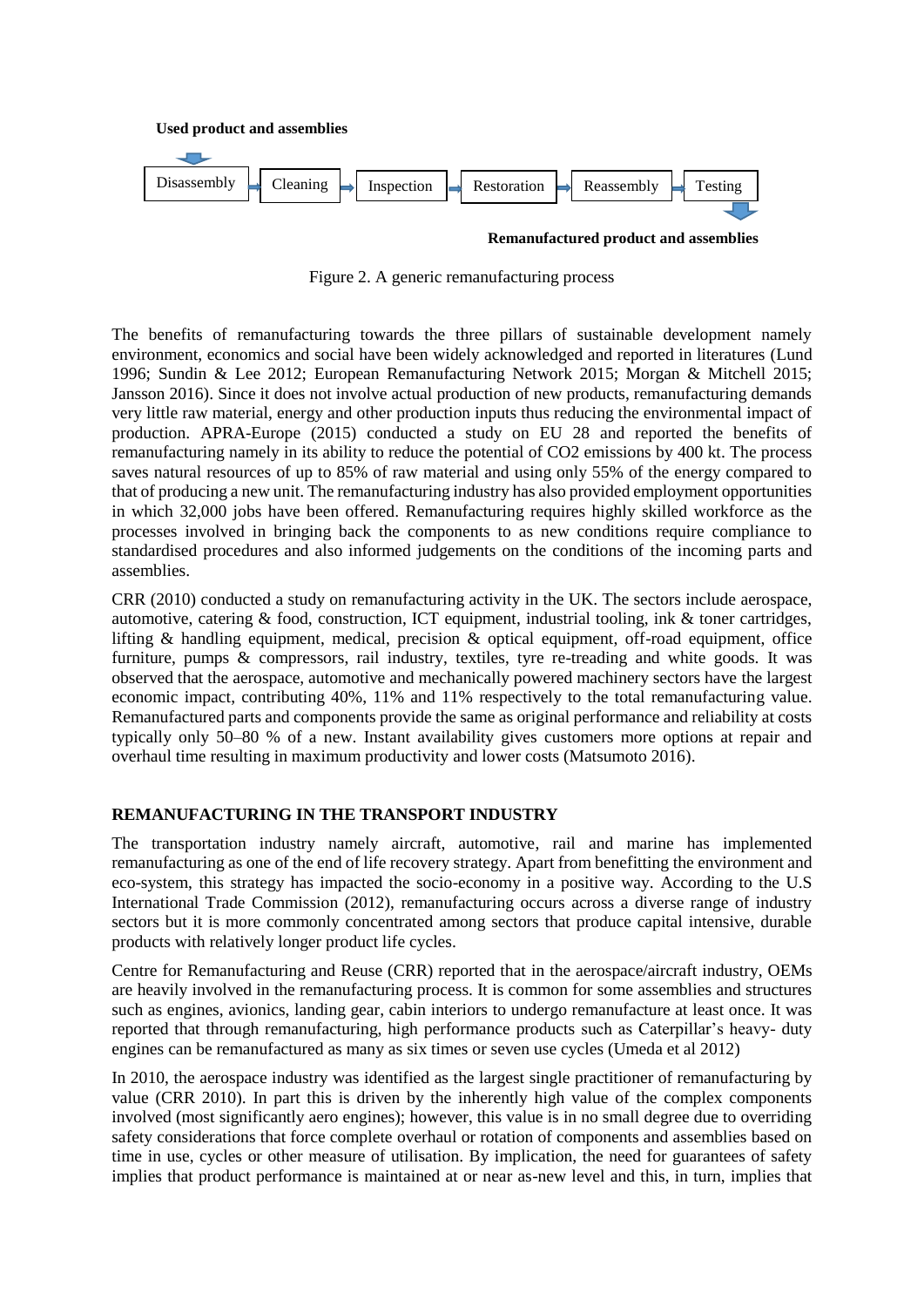remanufacturing processes are relevant and prevalent. It is in the interest of aircraft manufacturers to design equipment that can be easily overhauled or remanufactured.

Today automobile parts remanufacturing is the world's largest remanufacturing sector. A recent report by The Global Industry Analyst, Inc. (2017) projected that the global market for automotive part remanufacturing will reach US\$198 billion by 2024. Automotive remanufacturing is highly supported by the Automotive Parts Remanufacturing Association (APRA) which has 2000 members worldwide. Automotive parts which are commonly remanufactured include engine blocks, transmissions, starters, compressors, alternators and brake systems. Automotive remanufacturing is now a growing industry in the Asia Pacific Region, some of which are driven by relevant policies. In Malaysia, remanufacturing gained significance with the establishment of the National Automotive Policy 2014 which outlines remanufacturing as one of its technology roadmaps. Remanufacturing which is spearheaded by the Malaysian Automotive Institute has worked closely with the relevant ministry and standards body in the country in order to develop remanufacturing policy and supporting standards. Apart from automotive, activities on marine remanufacturing have also been reported in the country.

Advisen (2012) pointed out the importance of the marine transportation which has long been the dominant support of global trade and remains a crucial pillar of the global economy. The industry includes deep sea freight and cargo, barge, inland water vessel and passenger cruises. The UK Marine Industries Leadership Council (2011) reported that there are over 5,000 marine companies across the UK which employ nearly 90,000 people. The industry generates over £10bn turnover and contributes nearly £3.5bn Gross Value Added (GVA) to the nation's GDP. To date, UK is the fourth largest shipbuilder in Europe in terms of GVA and the third largest in boat-building. The report highlighted opportunities in the marine industry due to recent technology trends which calls for sustainability and user-centric design. In the EU-28 marine supplies industry, the 1st and  $2<sup>nd</sup>$  tier enterprises employed about 390,000 people in up to about 30,000 companies (Karvonen et al 2015).

To date, the marine industry has been engaged in various efforts to ensure environmental sustainability of the industry. Advisen (2012) noted that the industry has addressed issues on oil spills by having double hull tankers, managing ballast water to avoid the spread of invasive species and most significantly working for a cleaner marine mode by minimising emissions from the use of heavier fuels. In the areas of green and efficient design, the marine industry has been engaged with activities related to the minimisation of materials consumption during ship-building, reducing the usage of energy and toxic materials during ship manufacturing, the efficient use of machinery, overall ship design improvement and reusing of ships' parts and accessories during ship maintenance (Raunekk 2010).

EoL ships may end in many different ways from shipwrecks, scrapped, as breakwaters or artificial reef or also in ship museums. However, with the increasing awareness on the need for a circular economy, the EoL strategies in the marine industry needs to managed, not solely from the perspective of environment but also for economic and social. To date, recycling is the most common EoL strategy in the shipping industry in which materials such as wood and steel are recovered as valuable materials. Some 95–98 % of ship materials by weight are recycled (ECORYS SCS Group 2009). However, recycling is the lowest in the hierarchy of EoL recovery. Apart from high energy consumption in melting and reprocessing, recycling leads to a downgrade in material quality and usability in the subsequent life cycles. Current trends in the use of lightweight composite materials will certainly have an impact on the efficacy of marine recycling in the future.

The UK Marine Industry Technology Roadmap (2015) proposed measures on energy efficiency and environmental protection for waste and ballast water management through design for reuse for component lifetime and retrofitability. According to Oakdene Hollins (2014), the term 'remanufacture' or 'refurbishment' are not usually associated with ships. Retrofitting or refitting is a more common term in the marine industry. Retrofits or upgrades, enables ship owners to adapt their existing vessels to rapid market changes, thus making them more flexible and sustainable in response to new safety and environmental regulatory demands (ABB 2017). The Scottish marine industry have been reported to conduct extensive retrofitting, refurbishment and upgrades on assemblies including diesel engines, lifeboats, vessels, buoys and also wooden hull (Oakdene Hollins 2014). Karvonen et al (2015) however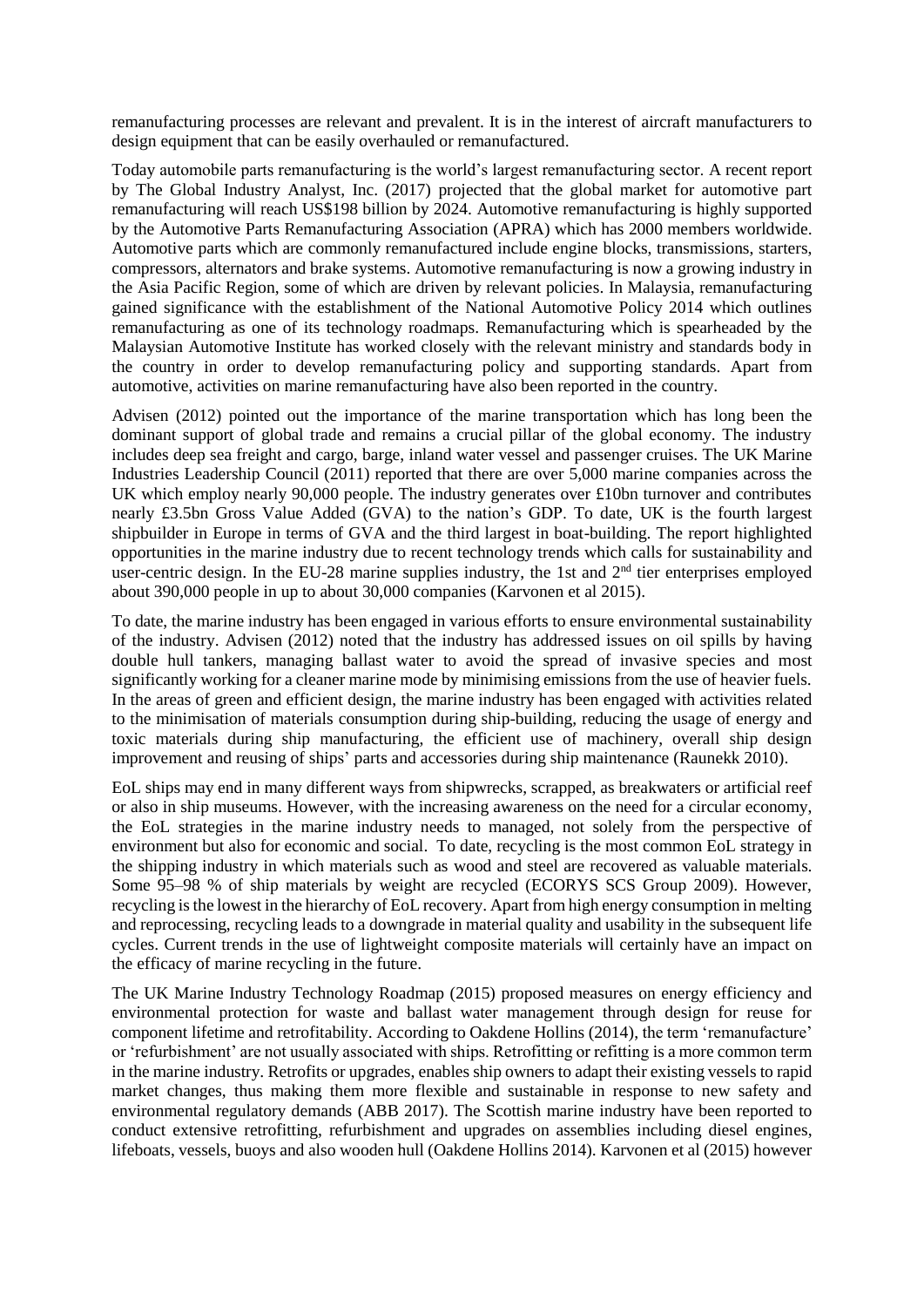argued that the idea of remanufacturing is not to refit products or product parts for the same user but to systematically take back the end of life goods and reuse them or their components for new users.

ERN (2014) conducted a study on the remanufacturing industry and noted that the marine remanufacturing industry is relatively small compared to other transportation industry such as the aerospace and automotive. It was postulated that this is likely due to much of the maintenance, repair and conversion activity are more in the repair and refit domain that is, not to the level of rigour of remanufacturing in which a warranty is given for every remanufactured component or assembly.

According to Khalid (2016) the marine industry provides a potentially attractive platform for remanufacturing. It is a global industry which utilises a wide range of vehicles (such as ships, trucks and stackers), equipment (cranes, engines and pumps) and parts which have to meet stringent technical standards. The author further justified the economic logic of marine remanufacturing which has been hit hard by the global recession that started in 2008 and proposed the use of remanufactured products to reduce dependency on expensive imported products.

Karvonen et al (2015) noted that in the marine industry, systemic changes in product design, customer attitudes toward remanufactured products, business models and value networks are needed. It was further suggested the need for technology, system creation and business development on topics including design for multiple life cycles, value addition through remanufacturing and network creation and management. Jannson (2016) provides a review on the benefits, challenges and opportunities of implementing remanufacturing in the marine domain. Opportunities for remanufacturing during the different types of ship repair was also discussed in the paper. Despite highlighting several challenges in the implementation of remanufacturing in the marine industry, the paper concluded on the potential of implementing remanufacturing in the marine industry.

# **DESIGN FOR REMANUFACTURING IN THE MARINE INDUSTRY**

The design of a product or assemblies has a large influence on remanufacturing efficiency. Many researchers have highlighted challenges in remanufacturing and among those challenges is product design (Steinhilper 1998; Nasr & Thurston 2006). Product design affects remanufacturing efficiency in many ways and it is therefore crucial for the product to be designed with remanufacturing in mind. CRR (date unknown) noted that many products are best suited for remanufacturing however they are often not designed for remanufacturing, causing difficulty in disassembly, replacement of individual components and testing. Charter and Gray (2008) defined DfRem as a combination of design processes whereby an item is designed to facilitate remanufacturing. Nasr and Thurston (2006) noted that the full societal benefits of remanufacturing (reduced energy and material consumption and reduced wastes) cannot be achieved unless Design for Remanufacture becomes an integral part of the product development process.

ERN (2017) conducted an extensive study on remanufacturing which was funded by the EU Horizon 2020. The study as reported in the ERN D6.3 provided targeted recommendations for identified barriers in remanufacturing implementation which are categorised into three themes namely Business Models, DfRem and Process. Business models addresses the need for capital investment, customer awareness and perceptions and legislations, while Process addresses among others, the lack of control on core collections, reverse logistics, quality of core and process efficiency. DfRem addresses issues related to demand for remanufactured products, knowledge of DfRem principles, and integration of EoL learning into product design. CRR (2010) has earlier reported on a remanufacturing study among the UK industry and observed that one of the technical barriers to remanufacturing is product design that leads to difficulty in sorting and disassembly, which are key processes in remanufacturing.

The quality of returned cores are among the uncertainties associated with core acquisition in the remanufacturing industry which are due to various environmental conditions, time lengths and intensities on how the products are used (Guide, VDR 2003). To date, issues on core quality which is related to core design and development have received much interest among researchers in the field of study. A recent study by Karvonen et al. (2015) on remanufacturing barriers among the Finnish industry has shown two biggest challenges namely, cost associated with the remanufactured products in general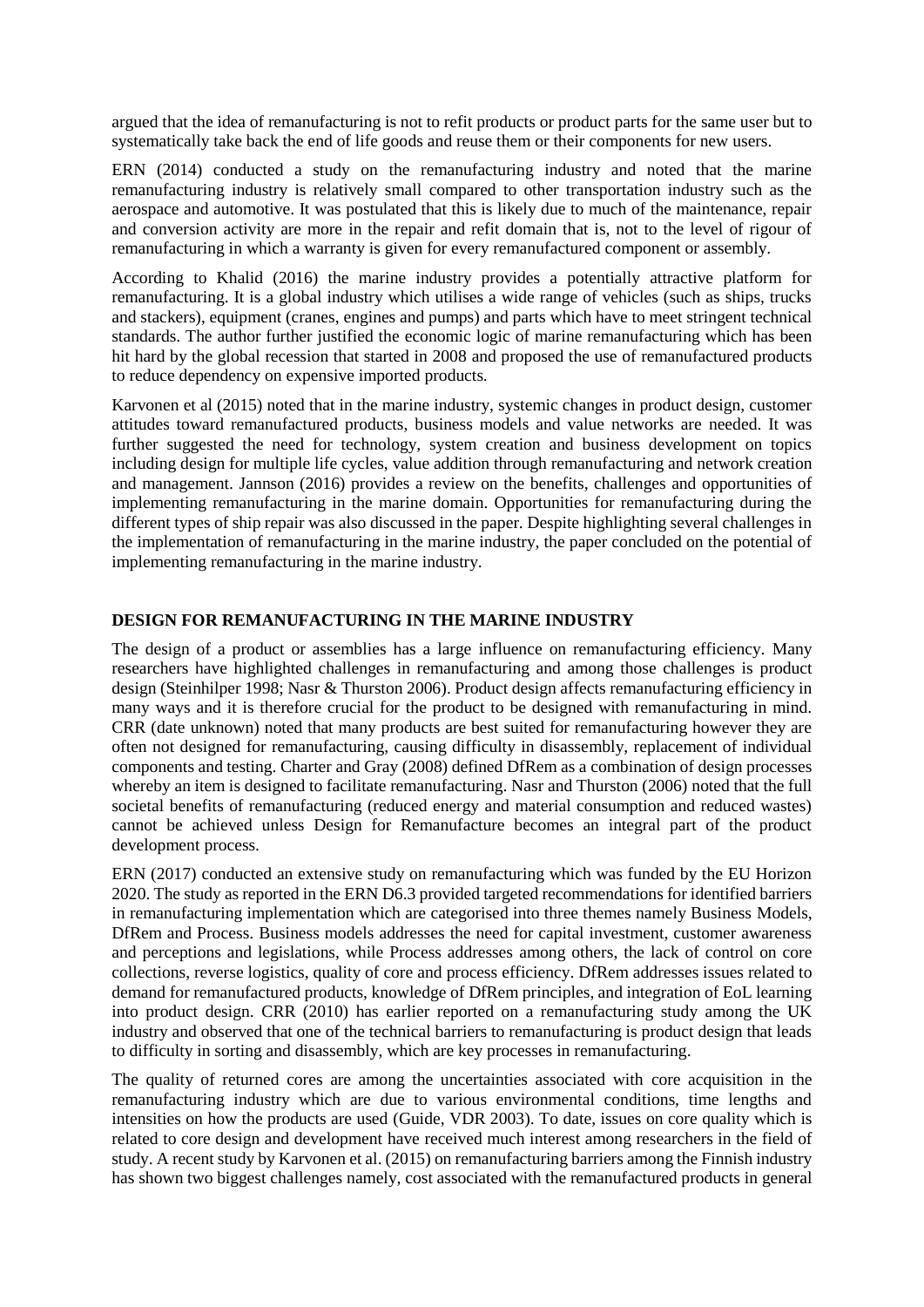(45%) and another on product features and specification that is, products have not been designed to be remanufactured at the end of their useful life (45%). Oakdene Hollins (2014) had earlier noted that poor DfRem, particularly where remanufacturing is not embedded within the OEM culture, can inhibit remanufacturing. Proper decisions during the design process can mitigate barriers that occur during the remanufacturing process (Matsumoto 2016).

Remanufacturing process efficiency will be affected if the product was not designed with remanufacturing in mind, more so for independent remanufacturers who have limited access to product knowledge undertake reverse engineering in order to effectively remanufacture the product (ERN 2017). The need to bring a part or assembly to as `new condition` with the same function and performance posed several challenges which includes ensuring durability and reliability of cores, ease of cleaning, ease of inspecting the condition of the cores, ease of disassembly and reassembly of parts, ease of repair and restoration, and ease of testing.

CRR (2010) suggested some common features influencing suitability for remanufacture namely high intrinsic value, good durability, low to moderate technological evolution, availability of cores, and integrated sales/service/upgrade options and availability of design information. Common features that are detrimental to remanufacturing were also identified namely, poor design for assembly/disassembly, proliferation of materials in construction, status-dependent, fashionable items, poor perception of standards/branding, low price of new goods and craft skill shortage. However, a recent study by ERN (2017) has highlighted the need to promote products that are suitable for remanufacturing. Lack of knowledge on remanufacturing and remanufacturable products could be the one of the reason why remanufacturing did not take off in some seemingly potential industries.

Nasr and Thurston (2006) noted that sustainable product design such as DfRem will become more important since more companies are beginning to adopt sustainable product strategies, technology and design practices. For the marine industry, DfRem is not only important to ensure products features are environmentally sustainable, it will also ensure overall sustainability of the marine industry since remanufacturing will ensure a good supply of durable and quality cores into the marine remanufacturing industry. Through DfRem, issues related to high remanufacturing costs on extensive processes for disassembly, cleaning and restoration of components and assemblies due to poorly designed features can be minimised.

In the marine industry, DfRem must take into consideration the environmental conditions that these components have to undergo during their useful life. That includes prolong use, harsh environmental conditions and loadings, impact of salinated sea water, cold sea water that lead to component failures such as cracks, wear and tear, and corrosion. In the marine industry, aspects of reliability and safety are of utmost importance. The Global Industry Analyst (2017) observed that in the recent past, the durability and quality of products are consistently improving, eventually making remanufactured automotive parts equally competitive as a substitute to brand new parts on the market.

The following section addresses remanufacturing and reliability requirements and practices from the product design perspective. Several design challenges have to addressed to ensure seaworthiness in terms of reliability and safety of remanufacturable marine components. Existing design decisions at the configuration and parametric design stage may be complementary or conflicting due to the need to integrate several DfX, in this case remanufacturing whilst ensuring reliability and safety of the remanufactured components and assemblies.

Remanufacturing is only possible when there is a substantial supply of durable cores. As such at the design stage, it is vital for the right materials to be selected to ensure that cores are durable for use in the next life cycle. Durability can be generally defined as the ability of the cores to withstand wear, tear, corrosion or other forms of decay during their useful life, which are the effects of prolong use and also environmental conditions. For example, in shafting and propeller, failures include cracks on blade edges, bent blades and also surface roughness (SpiralWeld Ltd. 2017). It is therefore necessary for suitable materials to be identified to ensure durability by understanding the physics of failure namely the common mode of failures, their mechanisms and how these failures can be mitigated to support life cycle extension through remanufacturing.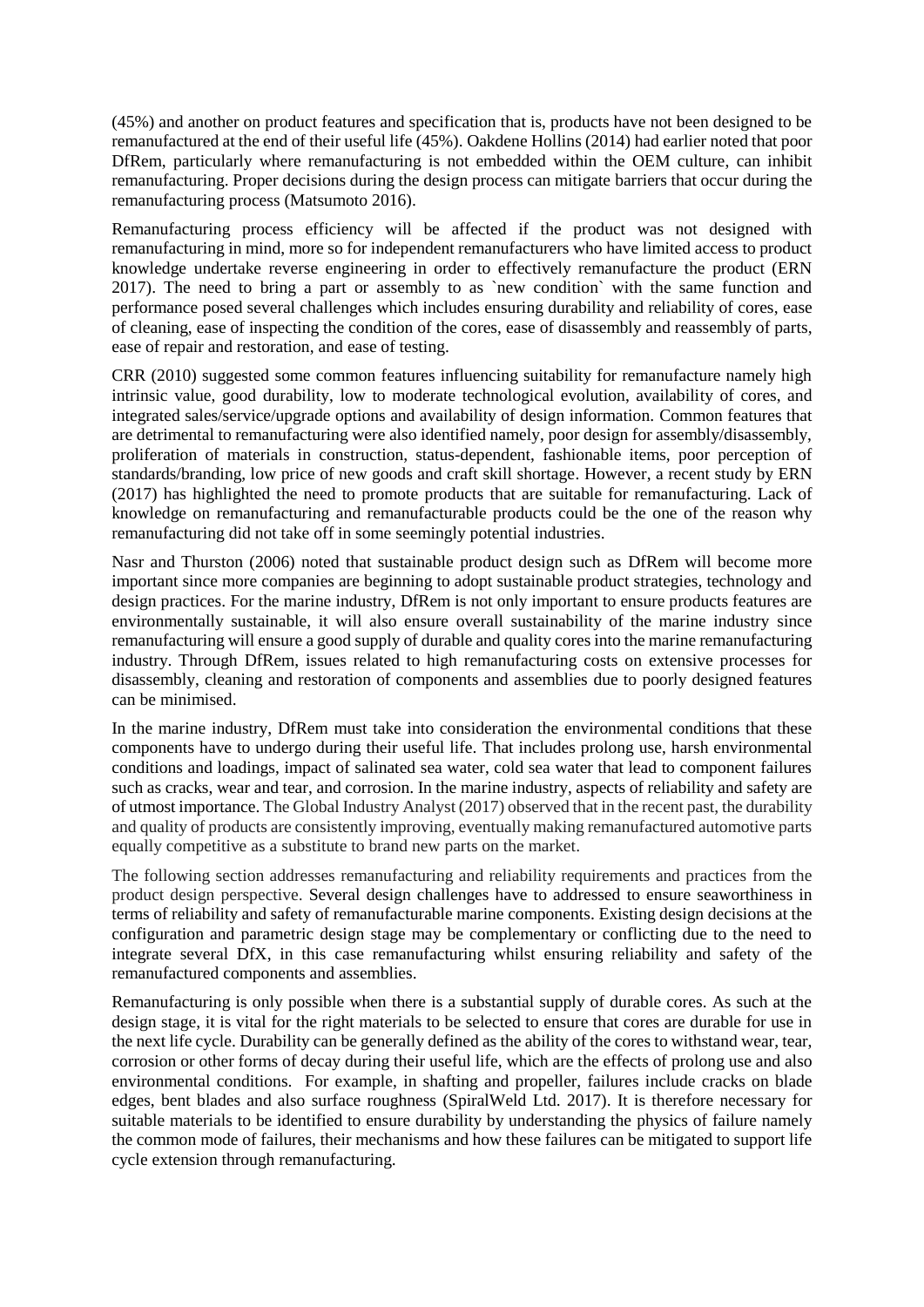Disassembly is necessary in remanufacturing in order for parts and components to be individually inspected and restored. The guidelines on Design for Dissassembly and Reassembly is aimed at enabling parts to be disassembled and reassembled efficiently without causing any damage, otherwise these parts and components will only be deemed suitable for recycling or even disposal. ERN (2017) noted that remanufacturing can be inhibited by poor design that do not support ease of disassembly. The type of fasteners used in assemblies have a large implication on ease of disassembly and reassembly, and also durability and reliability of assemblies and structures. In the marine industry, apart from welding and other mechanical joining process such as bolting and riveting, adhesive bonding is widely used especially when plates are too thin to be welded, or a particular material combination cannot be welded or for aesthetic reasons (Weitzenbock 2012). Despite the availability of Design for Disassembly guidelines such as the minimisation on the number of fasteners, easy removal and accessibility to fastening points, they may not be applied extensively during the design stage (Soh et.al 2014).

Cleaning is an important step in the remanufacturing process therefore, it is important for the component's physical form be designed to facilitate cleaning. Cleaning is aimed at facilitating inspection and damage correction (Gamage et al 2013). With the correct method for cleaning, the actual condition of the components and assemblies can be ascertained before the right repair and restoration methods be identified. Gamage et al (2017) pointed out seven factors that makes cleaning a costly process and those related to the technical aspects are part complexity, material, excessive debris and corrosion. Design decisions at the configuration design stage is crucial to facilitate the cleaning process.

Inspection is aimed at ascertaining the conditions of cores, part and assemblies. Brent and Steinhilper (2004) noted that in contrast to new-product manufacture, where sampling methods are often used, remanufacturing always requires 100% inspection and that explains why remanufactured products appear to have a better reliability than new products. Errington and Childe (2013) noted that inspections are performed at different stages of the remanufacturing process. Firstly, inspection and testing are conducted on cores in order to remove those that are uneconomical or impossible to manufacture followed by part inspection and testing to remove non-reusable components from the product. The final inspection stage is to ensure that the products are in full working order. The authors highlighted the impact of the inspections towards enhancing reliability of the product at component and systems level. SpiralWeld Ltd conducted visual inspections to detect and examine flaws such as corrosion, surface cracks, surface discontinuity on joints such as welds and seals. In addition, metal composition of components such as stabilizer stocks are also analysed using XRF.

Restoration is aimed at returning cores to its original form and performance. Guha (2009) noted that in remanufacturing, it is necessary to ensure that the original dimensions are not distorted nor the material composition sacrificed. In the pneumatic and hydraulic industry, repair and restoration involved surface finish, machining operations and also surface and heat treatment. SpiralWeld Ltd reported that restoration on their propeller shafts are carried out by overlaying high nickel alloy on damaged areas and slow cooling in thermal insulation and finally finish machined to standard dimensions. Stern seals are also restored through pre-weld machining, overlaying with high nickel alloy and finally finish machined. The restoration process and treatment must allow for the components to retain their quality and reliability as in the original specification.

Testing is an important process in remanufacturing as it determines the performance of the products and assemblies before a warranty is issued. SpiralWeld Ltd reported the different methods used to inspect and test their remanufactured products including the use of NDT methods such as dye penetrant to prove weld integrity in propeller shafts and ultrasonic examination on stern seals.

Designing products for reliability and safety are well supported by established approaches and methods from the concept design through to the embodiment design and detail design phase. For remanufacturable products, reliability requirement is even more critical since these products have to perform as in new condition after undergoing rigorous inspection, testing and restoration. Safety has always been an important consideration for remanufactured products in many industries like aerospace, automotive and medical, governed by specific industry regulations. As such, certification in order to guarantee the safety of the remanufactured products is vital (ERN 2017). Remanufacturing is to date,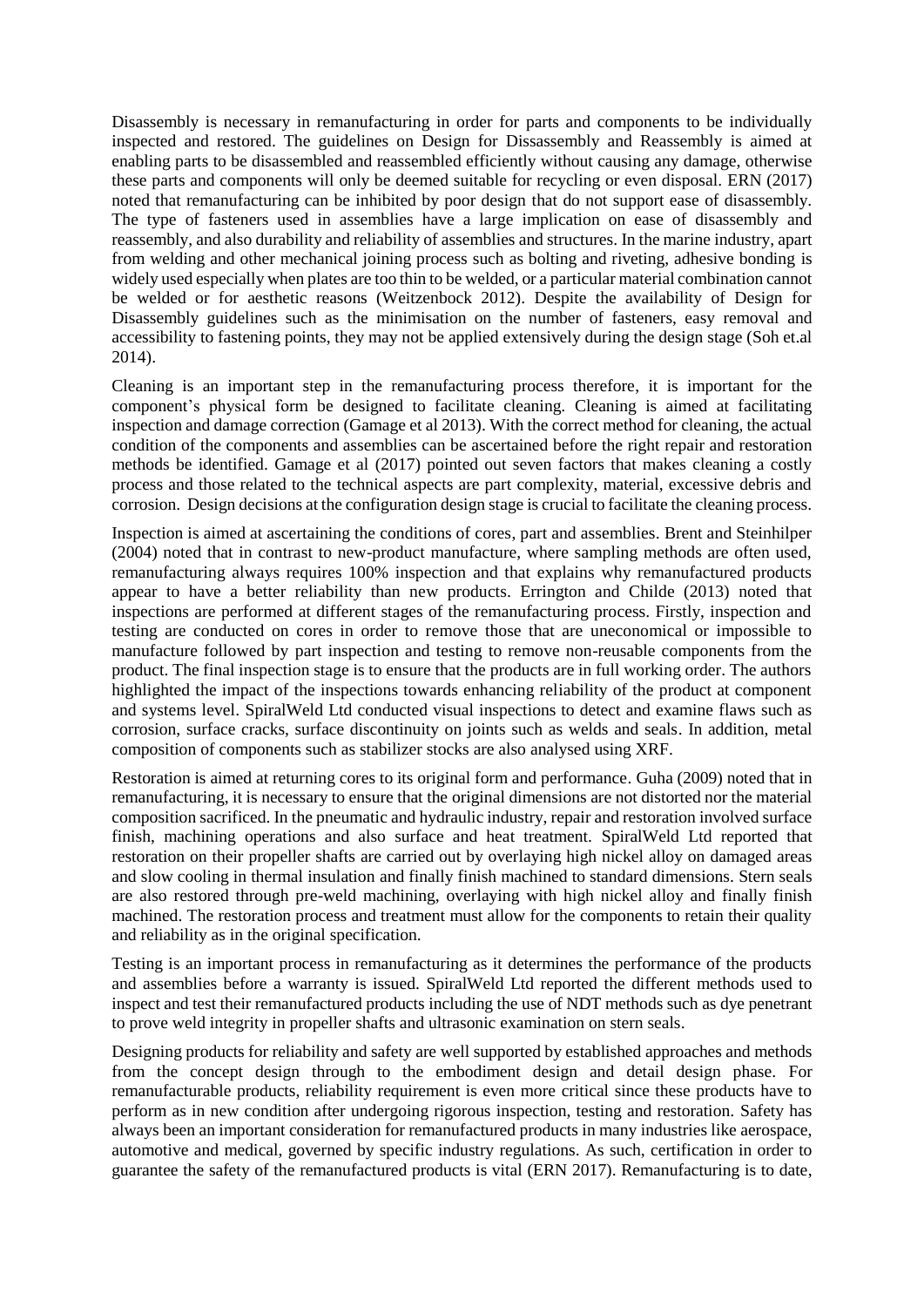the best EoL recovery strategy that demands a warranty to products' original specification. This formal certification of the remanufactured product will ensure that it fulfils the functionality and safety performance in the subsequent life cycles. At the configuration design stage, several design decisions are made to ascertain the reliability of the assemblies and structures. Component selection and physical configuration affects reliability in many ways. Selection of durable materials and reliable components with higher load bearings, the use of appropriate fasteners, identifying disassembly and reassembly methods and sequence and also ensuring accessibility are typical design decisions at the configuration design stage. At the parametric design stage, the performance are established through various DfX approaches, failure analysis and testing.

Design for Maintenance is directly related to reliability and safety. With good maintenance, the condition of the parts and components can be monitored and retained. From the perspective of maintenance, design aspects related to accessibility, design complexity, part replacement and testing are important considerations. In engineering design, rules on designing for maintenance are well established. Taylor (date unknown) pointed out design for maintenance rules such as the need to modularise where appropriate, avoid the use of permanent fastening techniques (adhesive fastening, riveting or welding) where separation of components will be required for maintenance, allow easy access to units with the lowest life expectancy and those requiring routine lubrication or visual inspection. However, design rules may be conflicting depending on the purpose of the design. It is therefore necessary to carefully select the appropriate design for maintenance rules to support remanufacturing. From the perspective of design architecture, whilst modular seemed to be the best to support maintenance for remanufacturing, it does contradict with the need for light weight structures and those with spatial constraints.

DfRem as in many other DfX requirements has to be designed into products and assemblies. This paper focuses on the embodiment design phase, in order to depict how remanufacturing design principles and practices contributes towards the enhancement of reliability and safety in product and assemblies for use during their extended life cycles. The embodiment design phase is where details on the form, functionality and performance are incorporated into a product or assembly.

Embodiment design as described by Dieter  $\&$  Schmidt (2013) comprised three important design activities namely the architecture, configuration and parametric design. Design decisions at each of these activities are generally overlapping and has a large impact on the output of each design activity, more so when several design requirements have to be considered concurrently. Table 1 shows the activities in an embodiment design phase, the related design requirements for reliability, safety and sustainability under each design phase and how remanufacturing contributes towards reliability and safety during products' extended life cycle.

| <b>Activities of the Embodiment Design phase</b><br>(Dieter & Schmidt 2013)                                                                                                                                                                                                                                                                    | How incorporation of DfRem at the<br><b>Embodiment Design phase enhances reliability</b><br>and safety for life cycle extension                                                                                                                                                                                                                                       |
|------------------------------------------------------------------------------------------------------------------------------------------------------------------------------------------------------------------------------------------------------------------------------------------------------------------------------------------------|-----------------------------------------------------------------------------------------------------------------------------------------------------------------------------------------------------------------------------------------------------------------------------------------------------------------------------------------------------------------------|
| <b>Design Architecture</b>                                                                                                                                                                                                                                                                                                                     |                                                                                                                                                                                                                                                                                                                                                                       |
| <i>physical</i><br>elements,<br><b>Arrangement</b><br>of<br><b>Modularity</b>                                                                                                                                                                                                                                                                  |                                                                                                                                                                                                                                                                                                                                                                       |
| At this stage, functional analysis (using the<br>black box model) provides an understanding on<br>how product operates by analysing the material,<br>energy and information/signal required to<br>deliver all the functions/ sub-functions of the<br>product. Moreover, the functional analysis<br>helps to produce the architecture and rough | With remanufacturing as a life cycle thinking<br>strategy, designers should be able to utilise the<br>functional analysis tool to model the extended life<br>cycle, focusing on material, energy and signal<br>during the extended life cycle in order to take into<br>consideration the cradle-to-cradle and close loop<br>representation of the product life cycle. |

Table 1. DfRem as an enabler for ensuring reliability and safety at the Embodiment Design Stage.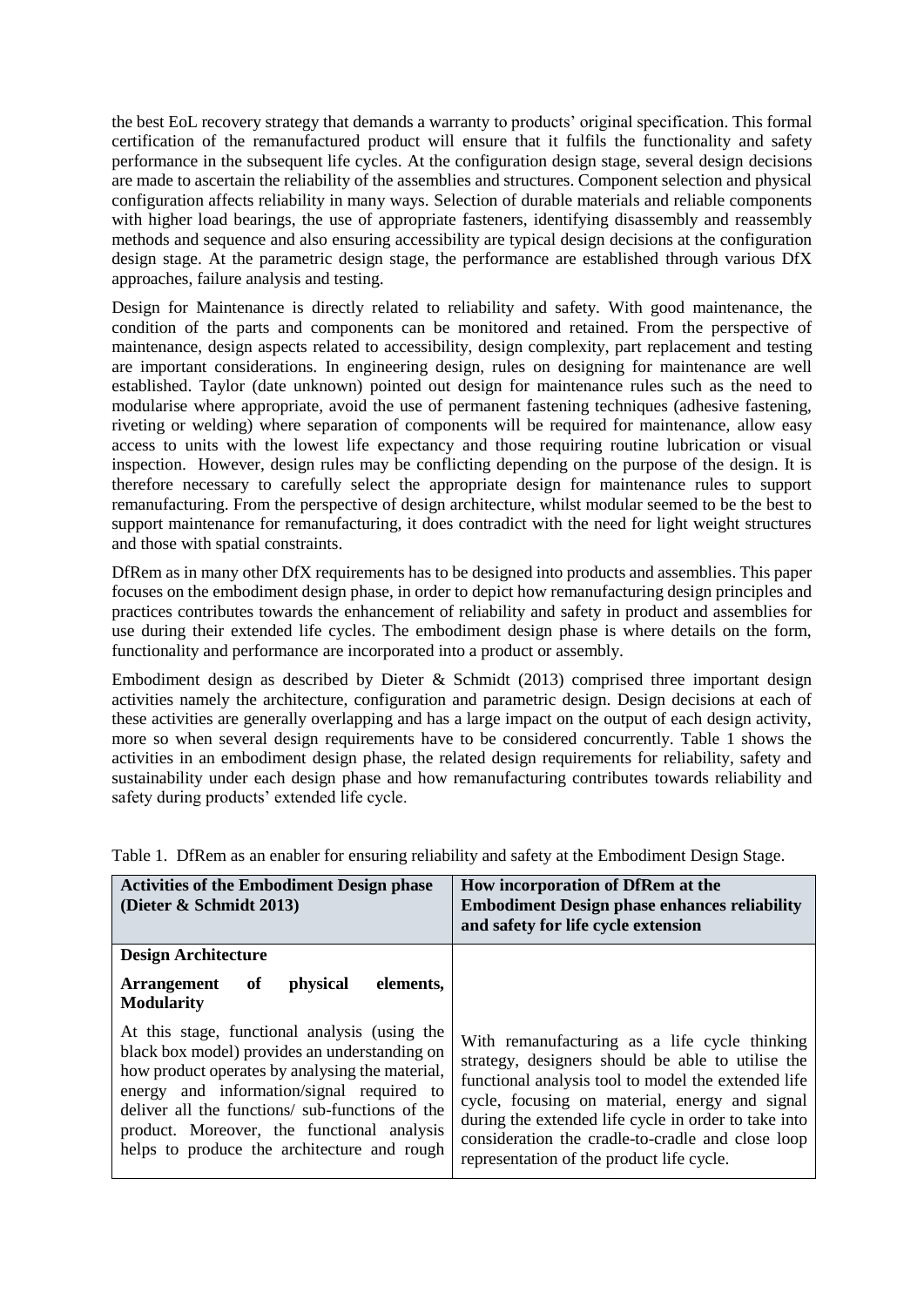| geometric layout of the product/assemblies<br>showing the architecture of the product.                                                                                                                                                                                          | With an accurate model representing the extended<br>life cycle, aspects on reliability and safety with<br>respect to material, energy and signal will be<br>captured.<br>Modular design are favourable for ensuring<br>reliability and safety during the product useful life<br>since this design architecture minimises design<br>complexity and facilitates accessibility,<br>part<br>replacement and maintenance. |
|---------------------------------------------------------------------------------------------------------------------------------------------------------------------------------------------------------------------------------------------------------------------------------|----------------------------------------------------------------------------------------------------------------------------------------------------------------------------------------------------------------------------------------------------------------------------------------------------------------------------------------------------------------------------------------------------------------------|
| <b>Configuration Design</b>                                                                                                                                                                                                                                                     |                                                                                                                                                                                                                                                                                                                                                                                                                      |
| Preliminary selection of materials and<br>manufacturing processes, Modelling, Sizing<br>of parts<br>At this<br>decisions<br>forms<br>stage,<br>on<br><sub>or</sub><br>morphology,<br>material,<br>production,<br>and<br>assembly must comply with the product<br>functionality. | With DfRem, reliability and safety in the extended<br>life cycle will be ascertained through:                                                                                                                                                                                                                                                                                                                        |
|                                                                                                                                                                                                                                                                                 | Selection of durable materials for identified cores                                                                                                                                                                                                                                                                                                                                                                  |
|                                                                                                                                                                                                                                                                                 | Selection of reliable and standard parts to ensure<br>availability                                                                                                                                                                                                                                                                                                                                                   |
|                                                                                                                                                                                                                                                                                 | Arrangements parts and components to support<br>disassembly, and reassembly efficiency                                                                                                                                                                                                                                                                                                                               |
|                                                                                                                                                                                                                                                                                 | Arrangements of parts and components to facilitate<br>inspection and cleaning.                                                                                                                                                                                                                                                                                                                                       |
|                                                                                                                                                                                                                                                                                 | Avoidance of design and geometric complexity to<br>facilitate repair and restoration                                                                                                                                                                                                                                                                                                                                 |
|                                                                                                                                                                                                                                                                                 | Selection of fasteners that are not only durable but<br>also do not damage parts and structures during<br>disassembly and reassembly process.                                                                                                                                                                                                                                                                        |
| <b>Parametric Design</b>                                                                                                                                                                                                                                                        |                                                                                                                                                                                                                                                                                                                                                                                                                      |
| Setting values for the design variables that will<br>produce the best possible design considering<br>performance<br>manufacturability,<br>both<br>and<br>includes Robust Design, DfX, Tolerances                                                                                | With DfRem, reliability and safety in the extended<br>life cycle will be ascertained through:                                                                                                                                                                                                                                                                                                                        |
|                                                                                                                                                                                                                                                                                 | Design for Disassembly that allow parts to be taken<br>apart efficiently and inspected to ascertain their<br>condition                                                                                                                                                                                                                                                                                               |
|                                                                                                                                                                                                                                                                                 | Design for ease of cleaning reusable cores.                                                                                                                                                                                                                                                                                                                                                                          |
|                                                                                                                                                                                                                                                                                 | Design for Restoration to allow parts material and<br>geometry to be easily repaired and restored to `as<br>new condition',                                                                                                                                                                                                                                                                                          |
|                                                                                                                                                                                                                                                                                 | Design for ease of inspection and testing, enables<br>the quality and performance of the remanufactured<br>products and assemblies be verified to at least its<br>original specification, after which a warranty will<br>be issued.                                                                                                                                                                                  |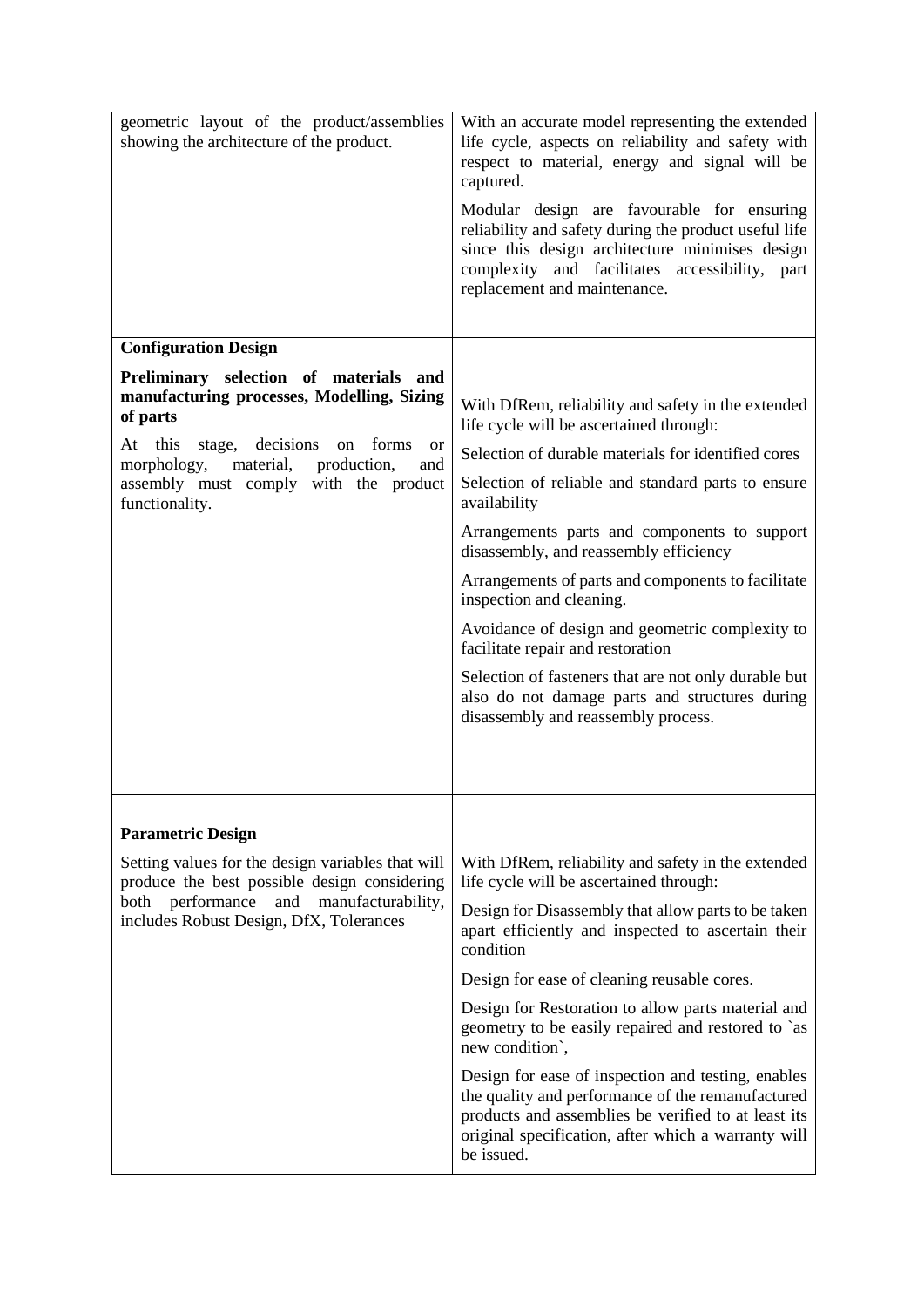| Identify test methods and prediction methods to<br>ascertain the reliability and useful life of the<br>product during their extended life cycle. |
|--------------------------------------------------------------------------------------------------------------------------------------------------|
|                                                                                                                                                  |

# **The Way Forward for a Sustainable Design of Marine Components**

Ships are defined as large, complex vehicles which must be self-sustaining in their environment for long periods with a high degree of reliability (Ship Design and Construction 2011). Equasis Statistics (2014) revealed that for very large ships (gross tonnage 60.000 and above), 50.3% are 5-14 years old and 13.7% are 15-24 years old. The study has also shown that for large ships (gross tonnage between 25.000 to 60.000), 48.8% are 5-14 years old and 16.5% are 15-24 years old. A majority of these ships will be reaching EoL in the very near future and this requires an efficient management of an environmental friendly recovery of marine components, assemblies and structures. EMSA (date unknown) noted that the shipping sector need to become more sustainable towards the long term objective of zero waste and zero emission.

The main parts of the ship which are the hull and the machinery, comprises several components and sub-assemblies such as the main engines and auxiliary machinery such as boilers, generators, machinery for manoeuvring, steering, mooring etc. These sub-assemblies comprised several cores that can be recovered for multiple life cycles if they are designed for remanufacturing, reliability and safety in mind. ERN (2017) highlighted the need to promote products suitable for remanufacturing. Today in the UK, some independent remanufacturers have been reported to conduct remanufacturing on marine equipment and components such as marine engines, propeller shafts, stern seals, rudder stocks, stabiliser stocks, Z-type drives.

Decisions related to remanufacturability, reliability and safety at the configuration and parametric design stage are large influenced by the durability of the materials, geometry, design architecture, design complexity and reliability of components and assemblies. Many design for X requirements have been established in the past, however, some of the requirements in the form of rules and guidelines may conflict with established DfX principles and actual design practices in the marine industry. Ability to predict the useful life of these cores during the design and development stage is now an area of growing interest as it will help to further ascertain the reliability and safety of the product or assemblies during their multiple life cycles.

This paper focuses on how DfRem helps to enhance Reliability and Safety in the marine industry. The industry, as in other transport industry namely aerospace, automotive and rail have high industry standards and specifications related to safety and reliability. Without a clear understanding on how remanufacturing contributes to safe, reliable and environmentally sustainable marine components and assemblies, remanufacturing as the most resource efficient EoL strategy could not be realised in the marine industry. Redesigning to facilitate remanufacturing is a challenging task due to limited data on design failures hence the need to acquire expert knowledge in the field. Designers and remanufacturers have to be engaged in developing products suitable for remanufacturing (ERN 2017).

Therefore, core/product remanufacturability will require data and knowledge of its environmental service conditions, physics of failure, potential failure modes and effects, the remaining life of the products etc. From data on failure modes and effect, repair and restorations can be clearly identified. With these data and knowledge, reliability and safety of cores/product can be predicted and ascertained. As it is a challenging task to acquire failure data, designers need to Due to difficulties in getting failure data on Therefore, an outlook for future study of design for remanufacturing in the marine industry in order to enhance life cycle extensions will need to include the following areas:

- The extreme environmental conditions that marine components and assemblies are subjected to during their useful life including analysis and quantification.
- The failure modes, frequency and effects of failure in marine components and structures.
- Configuration design of marine components affecting ease of inspection, disassembly and reassembly.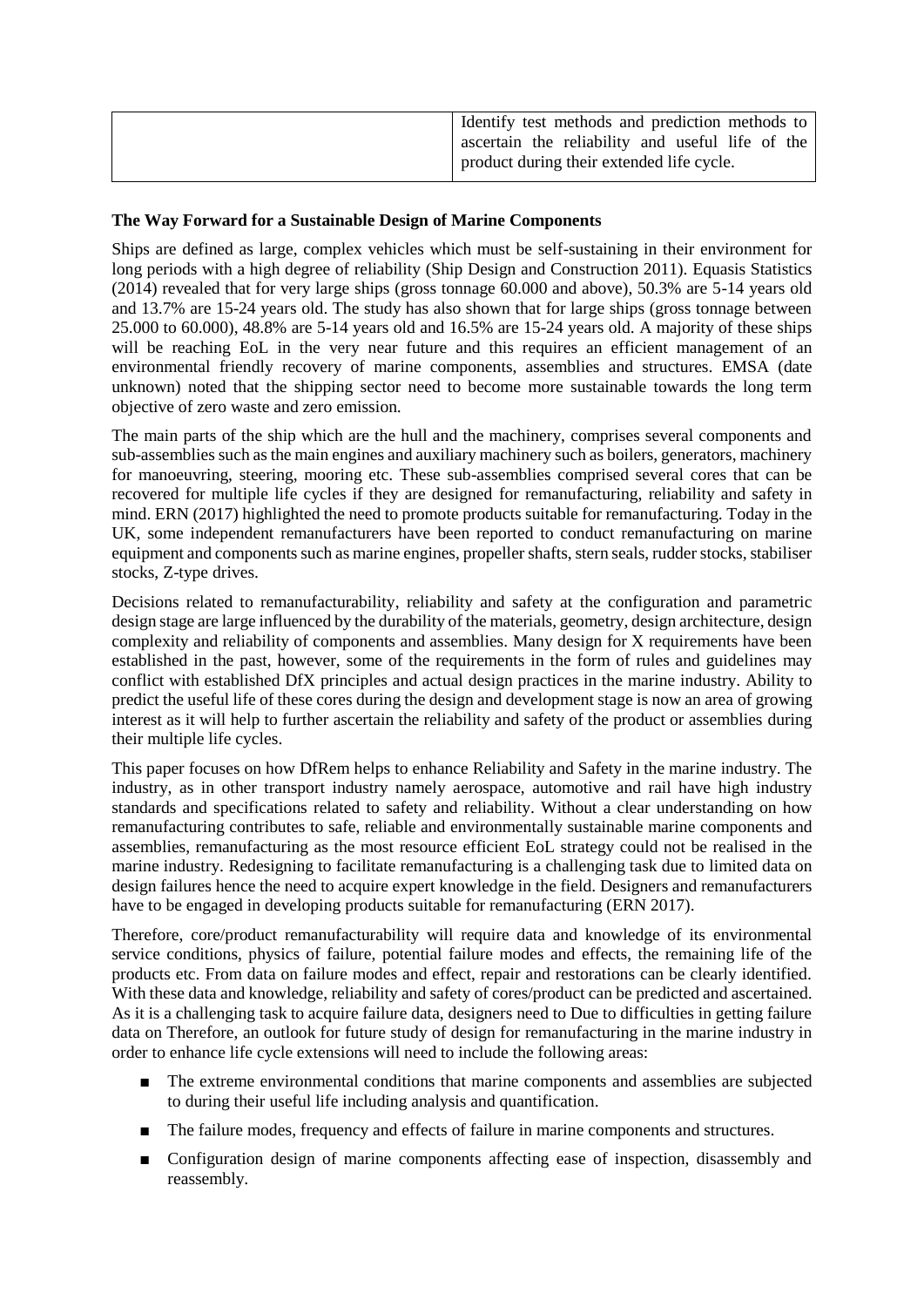- Type of repair, restorations and testing of marine components during maintenance and restoration.
- Joining and fasteners used in the design and its impact on disassembly efficiency.
- Standards and specifications on marine component reliability and safety.
- Reliability analysis and prediction of products and assemblies in multiple life cycles.
- Life cycle impact of the remanufacturing process.

#### **CONCLUSION**

This paper provides a review on remanufacturing in general and how remanufacturing can be effectively implemented in the marine industry through the incorporation of DfRem. A review on the literature related to marine remanufacturing has shown that its implementation is rather low despite the high potential of the industry in contributing towards a more resource efficient economy via remanufacturing. In order to ensure effective remanufacturing in the marine industry, products and assemblies have to be designed to facilitate remanufacturing whilst ensuring that reliability and safety are not compromised in the subsequent life cycles of the products and assemblies. The review has proven the significant role of remanufacturing in ascertaining reliability and safety in the extended life cycle. However, due to the nature and service environmental conditions of marine components and assemblies, it will necessary to analyse the physics of failure, useful life prediction, configuration and parametric design requirements to ensure that remanufacturing is well integrated into this safety-critical industry. Design for Remanufacturing requirements are quite well established however they may be conflicting with general design rules and design practices in the marine industry. As such, design requirements have to be analysed and trade-offs be determined to ensure an environmentally sustainable design of marine components and assemblies for the circular economy.

# **Acknowledgement**

The authors would like to acknowledge H2020 Marie Curies RISE Project – RESET Reliability and Safety Engineering and Technology for Large Maritime Engineering Systems, for sponsoring this project.

#### **References**

- Advisen. 2012. Industry Analysis: Marine Transportation. [http://advisenltd.com/wp](http://advisenltd.com/wp-content/uploads/marine-transportation-industry-analysis-aon-2012-12.pdf)[content/uploads/marine-transportation-industry-analysis-aon-2012-12.pdf.](http://advisenltd.com/wp-content/uploads/marine-transportation-industry-analysis-aon-2012-12.pdf) [access date: 13 Nov 2017]
- ABB. 2017. Extensions, upgrades and retrofits. <http://new.abb.com/marine/service/offerings/extensions-upgrades-and-retrofits> [access date: 16 Oct 2017]
- Andrew Taylor. Design for Maintainability: Principles, Modularity and Rules. [http://design1st.com/Design-Resource-Library/design\\_tips/Design\\_for\\_Maintainability.pdf](http://design1st.com/Design-Resource-Library/design_tips/Design_for_Maintainability.pdf) [access date: 23 Oct 2017]
- APRA Remanufacturing as best practice of the Circular Economy: A Position Paper of the Automotive Parts Remanufacturer Association – Europe [http://www.apra](http://www.apra-europe.org/dateien/News/News2015/APRA_Position_Paper.pdf)[europe.org/dateien/News/News2015/APRA\\_Position\\_Paper.pdf](http://www.apra-europe.org/dateien/News/News2015/APRA_Position_Paper.pdf) [access date 11 Oct 2017]
- APRA. 2012. Remanufacturing Terminology- Remanufacturing Term Guideline http://www.apraeurope.org/dateien/downloads/Reman\_Term\_Guideline\_2012-03-06.pdf access date: 11 Oct 2017.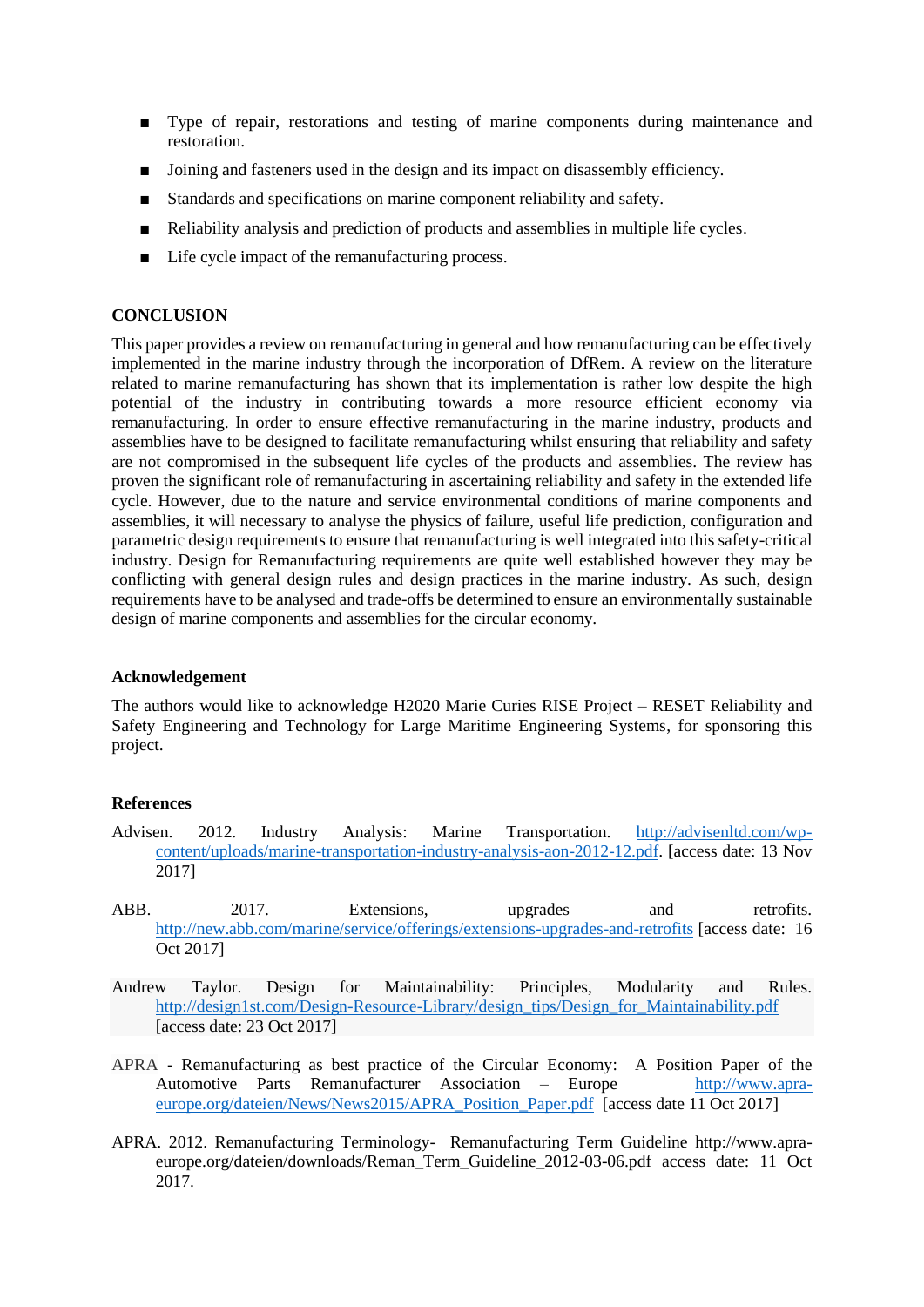- Brent, A.C., Steinhilper R. 2004. Opportunities for remanufactured electronic products from developing countries: hypotheses to characterise the perspectives of a global remanufacturing industry. In *IEEE AFRICON Conference in Africa, Gaborone*. *Volume 892*. Edited by: Steinhilper R. IEEE, Piscataway; 2004:891–896.
- Centre for Remanufacturing and Reuse (CRR). 2010. Remanufacturing in the UK Industry. A snapshot of the UK remanufacturing industry.<http://www.remanufacturing.org.uk/pdf/story/1p342.pdf>
- Centre for Remanufacturing and Reuse CRR. Date unknown. The Challenges Facing Remanufacturing. <http://www.remanufacturing.org.uk/remanufacturing-challenges.php> [access date: 13 Nov 2017]
- Centre for Remanufacturing and Reuse (CRR). Date unknown. Aerospace. <http://www.remanufacturing.org.uk/pdf/story/2p51.pdf>
- Charter, M., Gray, C. (2008) Remanufacturing and product design. International Journal of Product Development 6(3/4):375–392.
- Dieter, G.E. & Schmidt, L.C. 2013. *Engineering Design* 5<sup>th</sup> edition. McGraw Hill.
- Ellen MacArthur Foundation. 2012. Towards a circular economy: Economic and business rational for an accelerated transition.
- Errington, M. and Childe, S.J. 2013. A Business Process Model of Inspection in Remanufacturing. *Journal of Remanufacturing* 3:7<https://doi.org/10.1186/2210-4690-3-7>
- European Maritime Safety Agency (EMSA). 2014. *Equasis Statistics – The world fleet 2014.* http://www.emsa.europe.eu/equasis-statistics [date access 23 Nov 2017]
- European Maritime Safety Agency (EMSA) [http://www.emsa.europe.eu](http://www.emsa.europe.eu/) [date access: 17 Nov 2017]
- European Remanufacturing Network (ERN). 2017. ERN D6.3 Targeted Recommendations. [http://manufacturing.eu/pdf/story/11a98ee6c096c15ce182.pdf.](http://manufacturing.eu/pdf/story/11a98ee6c096c15ce182.pdf)
- Gamage, J.R., Ijomah, W.L., Windmill, J. 2013. What makes cleaning a costly operation in remanufacturing.  $11<sup>th</sup>$  Global Conference on Sustainable Manufacturing (GCSM). [www.gcsm.eu/Papers/70/7.1\\_177.pdf](http://www.gcsm.eu/Papers/70/7.1_177.pdf) [access date: 13 Nov 2017]
- Giuntini, R. and Gaudette, K. 2003. Remanufacturing: The Next Great Opportunity for Boosting US Productivity. *Business Horizons*, Vol. 46, No. 6, pp. 41-48, 2003.
- Global Industry Analyst (date unknown). Economic and Environmental Benefits Drive Demand for Remanufactured Automotive Parts, [http://www.prweb.com/releases/remanufacturing\\_industry/](http://www.prweb.com/releases/remanufacturing_industry/%20auto_part_remanufacturing/%20prweb11056230.htm)  auto part remanufacturing/ prweb11056230.htm [ access date: 16 Oct 2017]
- Guide, V.D.R. 2003. Production Planning and Control of Remanufacturing: Industry practice and research needs. *Journal of Operations Management* 18: 467-483.
- Guha, P.K. 2009. Understanding the hydraulic repair, rebuild and remanufacturing industry htttp://hydraulicspneumatics.com/maintenance [access date 9 Nov 2017]
- Jansson K. 2016. Circular Economy in Shipbuilding and Marine Networks A Focus on Remanufacturing in Ship Repair. In: Afsarmanesh H., Camarinha-Matos L., Lucas Soares A. (eds) Collaboration in a Hyperconnected World. PRO-VE 2016. IFIP Advances in Information and Communication Technology, vol 480. Springer, Cham.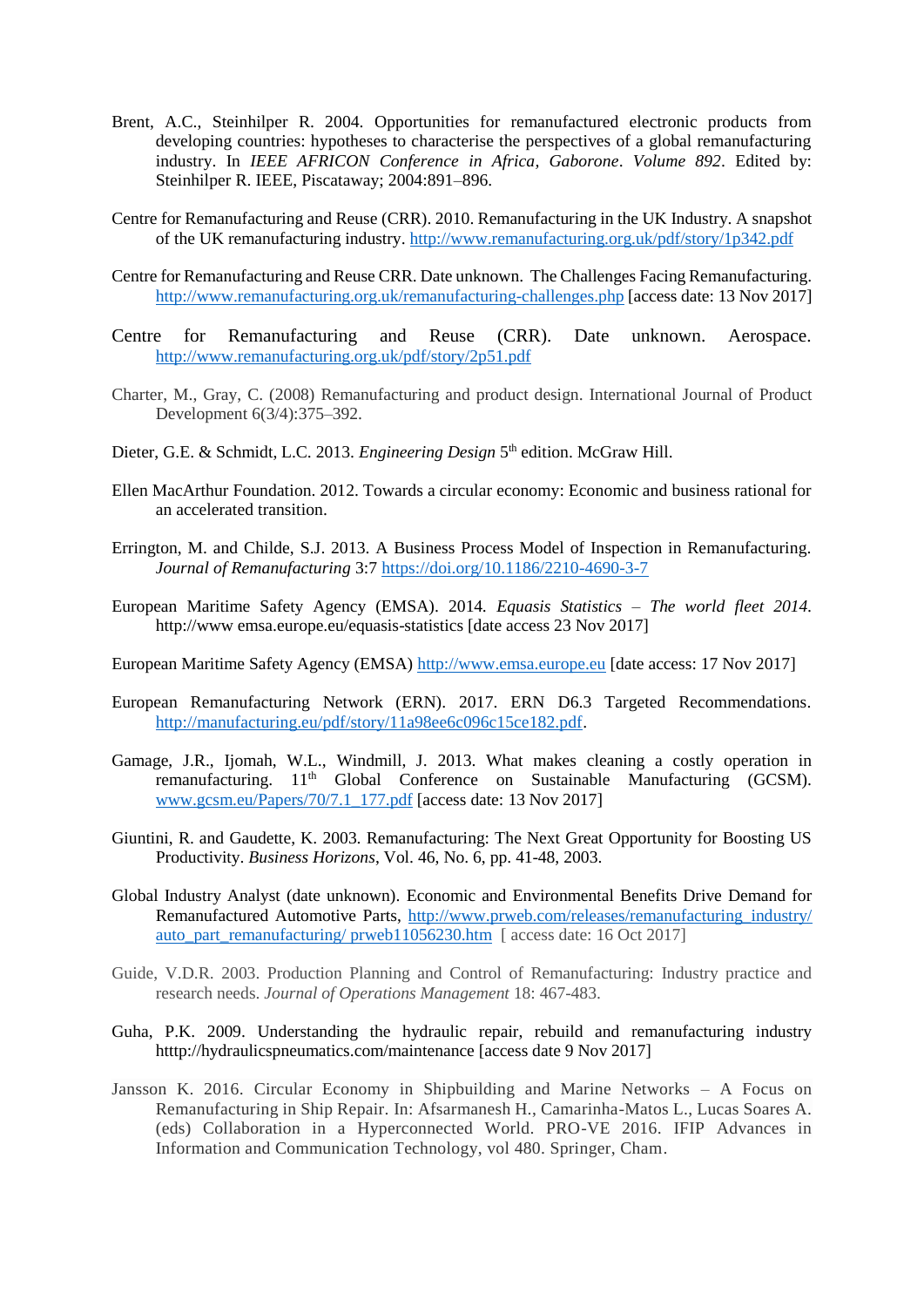- Jawahir, I.S. and Bradley, R. 2016. Technological Elements of Circular Economy and the Principles of 6R Based Closed-Loop Material Flow in Sustainable Manufacturing. *Procedia CIRP* 40: 103- 108.
- Karvonen, I., Jansson, K., Tonteri, H., Vatanen, S., Uoti, M.2015.: Enhancing remanufacturing studying networks and sustainability to support Finnish industry. *J. Remanufacturing* **5** Springer.
- Khalid, N. 2016. A good time to give focus to remanufacturing. [http://www.thestar.com.my/opinion/letters/2016/12/02/a-good-time-to-give-focus-to](http://www.thestar.com.my/opinion/letters/2016/12/02/a-good-time-to-give-focus-to-remanufacturing/#BMhIKGb5lX5JO8k7.99)remanufacturing/ [#BMhIKGb5lX5JO8k7.99](http://www.thestar.com.my/opinion/letters/2016/12/02/a-good-time-to-give-focus-to-remanufacturing/#BMhIKGb5lX5JO8k7.99) [access date: 10 October 2017]
- Marine Industries Leadership Council. 2011. A strategy for Growth for the UK Marine Industries. <https://www.gov.uk/government/uploads/system> [access date 16 Oct 2017]
- Mitsutaka Matsumoto, Shanshan Yang, Kristian Martinsen and Yasutaka Kainuma. 2016. Trends and Research Challenges in Remanufacturing. *International Journal of Precision Engineering and Manufacturing-Green Technology* Vol. 3, No. 1, Pp. 129-142.
- Morgan, J and Mitchell, P. 2015. Employment and the Circular Economy: Job creation in a more resource efficient Britain [http://wrap.org.uk](http://wrap.org.uk/) [access date: 20 Nov 2017]
- Nasr, N. and Thurston, M., "Remanufacturing: A Key Enabler to Sustainable Product Systems," Proc. of 13th CIRP International Conference on Life-Cycle Engineering, pp.15-18, 2006.
- Oakdene Hollins. 2014. Circular Economy Evidence Building Program Remanufacturing Study. <http://www.scot-reman.ac.uk/wp-content/uploads/2015/10/ZERO01-391.docx> [access date: 16 Oct 2017]
- Raunekk. 2010. What is a green ship? [http://www.](http://www/) brighthubengineering.com/naval-architectre/62859 what-is-a-green-ship [access date 10 Oct 2017]
- S.L. Soh, S.K. Ong, A.Y.C. Nee. 2014. Design for Disassembly: Methodology and Technology. *Procedia CIRP* 15:407-412.
- Ship Design and Construction. 2011. <http://www.pfri.uniri.hr/~bopri/documents/01-ME-2011.pdf> [access 10 Oct 2017]
- SpiralWeld Ltd. 2017. An overview of remanufacturing marine components. [http://www.spiralweld.co.uk](http://www.spiralweld.co.uk/) [access date 6 Oct 2017]
- Steinhilper, R. 1998. *Remanufacturing: The ultimate form of recycling*. Stuttgart: Fraunhofer IRB Verlag.
- Remanufacturing: The Ultimate Form of Recycling,by Rolf Steinhilper. Stuttgart: Fraunhofer IRBVerlag, 1998, 108 pp., ISBN 3-8167-5216-0,EUR 12.68
- Sundin E., Lee H.M. (2012) In what way is remanufacturing good for the environment?. In: Matsumoto M., Umeda Y., Masui K., Fukushige S. (eds) Design for Innovative Value Towards a Sustainable Society. Springer, Dordrecht [https://doi.org/10.1007/978-94-007-3010-6\\_106](https://doi.org/10.1007/978-94-007-3010-6_106)
- The Global Industry Analysts Inc. 2017. Automotive Parts Remanufacturing: A Research Brief. [http://www.strategyr.com/MarketResearch/Automotive\\_Parts\\_Remanufacturing\\_Market\\_Trend](http://www.strategyr.com/MarketResearch/Automotive_Parts_Remanufacturing_Market_Trends.asp) [s.asp](http://www.strategyr.com/MarketResearch/Automotive_Parts_Remanufacturing_Market_Trends.asp) [access date: 24 Oct 2017)